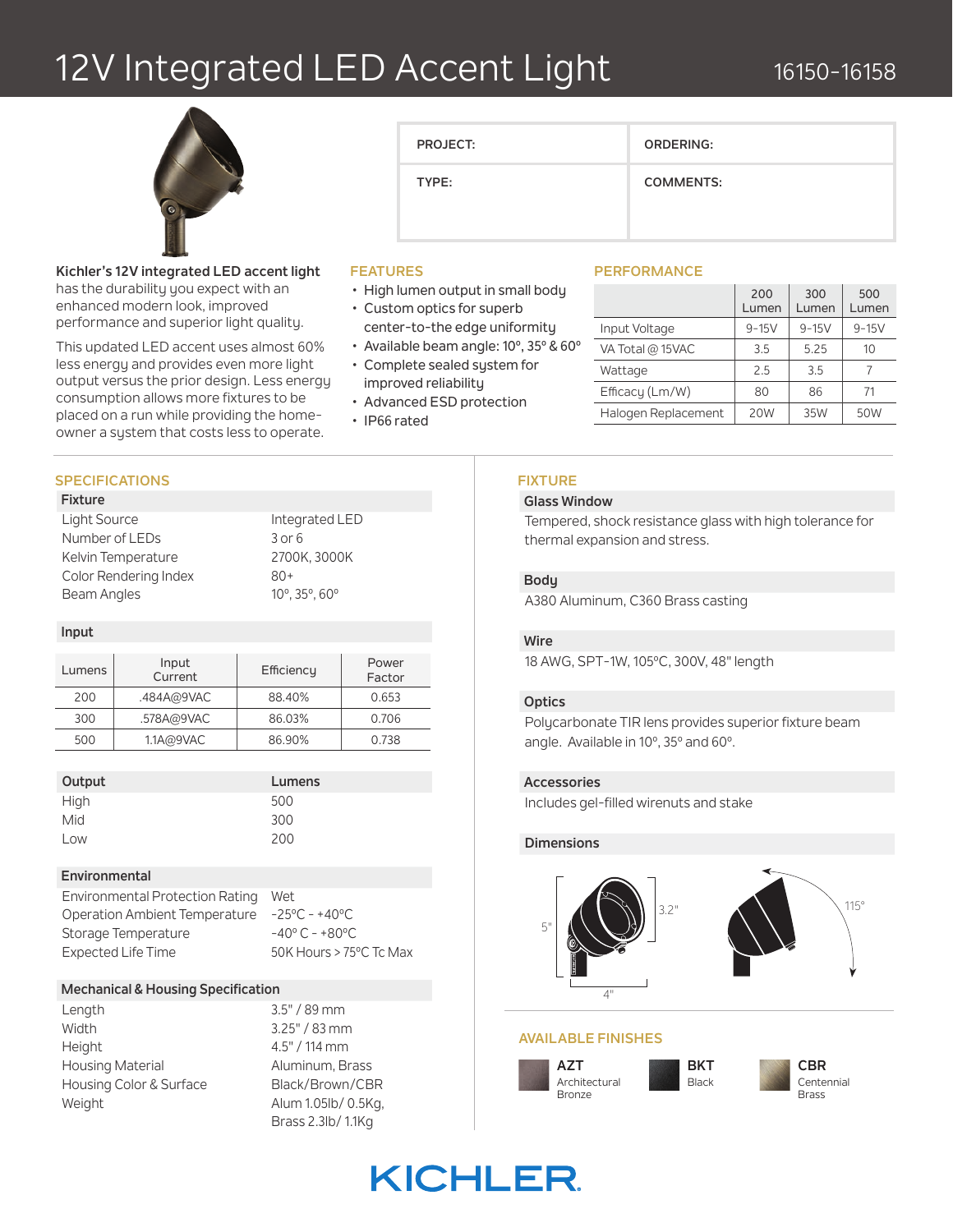# 12V Integrated LED Accent Light

#### **INSTALLATION INFORMATION**

**COLLECT** 

|        | AC Voltage (VA) |      |      | DC Voltage (W) |      |      |
|--------|-----------------|------|------|----------------|------|------|
| Lumens | 9V              | 12V  | 15V  | 9V             | 12V  | 15V  |
| 200    | 4.32            | 4.25 | 5.1  | 2.8            | 2.76 | 2.73 |
| 300    | 5.13            | 5.3  | 6.11 | 3.56           | 3.51 | 3.49 |
| 500    | 9.74            | 9.42 | 10.1 | 6.9            | 6.87 | 6.73 |

|           | Wire Gauge / Length / (ft/m) Load Chart |          |                                  |         |  |
|-----------|-----------------------------------------|----------|----------------------------------|---------|--|
| Power (W) | 10                                      | 12       | 14                               | 16      |  |
| $0 - 20$  | 1860/567                                | 1150/351 | 730/223                          | 450/137 |  |
| 40        | 930/283                                 | 580/177  | 370/113                          | 230/70  |  |
| 60        | 620/189                                 | 390/119  | 240/73                           | 150/46  |  |
| 80        | 470/143                                 | 290/88   | 180/55                           | 110/34  |  |
| 100       | 370/113                                 | 230/70   | 140/43                           | 90/27   |  |
| >100      |                                         |          | <b>Consult Technical Support</b> |         |  |

|                                                 | <b>Item Number for Fixture</b><br>Size & Beam Angle:                                                              | <b>Product</b><br>Finish:                                                               | Color<br>Temperature:                                          |
|-------------------------------------------------|-------------------------------------------------------------------------------------------------------------------|-----------------------------------------------------------------------------------------|----------------------------------------------------------------|
| Ordering Guide<br>(product number<br>breakdown) | $16150 =$ Small $10^{\circ}$ Spot<br>$16151 = Small 35^{\circ}$ Flood<br>$16152$ = Small 60 $^{\circ}$ Wide Flood | <b>AZT</b> = Textured Architectural Bronze<br>$BKT = Black$<br>$CBR = Centennial Brass$ | <b>27</b> = 2700K, Warm White<br><b>30</b> = 3000K, Pure White |
| Example: 16150 CBR 30                           | 16150                                                                                                             | C B R                                                                                   | 30                                                             |
| <b>Identified</b>                               |                                                                                                                   |                                                                                         |                                                                |

| Item<br>Number    | 16150          |                   | 16151       |                |                   | 16152       |                |                   |
|-------------------|----------------|-------------------|-------------|----------------|-------------------|-------------|----------------|-------------------|
| <b>Beam Angle</b> | 10° Spot       |                   |             | 35° Flood      |                   |             | 60° Wide Flood |                   |
| Max Candela       | 3867           |                   |             |                | 527               |             |                | 221               |
| Ft. Away          | Foot-candles   | <b>Beam Width</b> | Ft.         | Foot-candles   | <b>Beam Width</b> | Ft.         | Foot-candles   | <b>Beam Width</b> |
| 8'                | 38.4           | 1.5               | $4^{\circ}$ | 21.7           | 2.5               | $4^{\circ}$ | 8.3            | 4.2               |
| 12'               | 17.1           | 2.2               | 8'          | 5.4            | 4.9               | 8'          | 2.1            | 8.3               |
| 24'               | 4.3            | 4.5               | 16'         | 1.4            | 9.8               | 16'         | .5             | 16.7              |
| 36'               | 1.9            | 6.7               | 24'         | $.6\,$         | 14.7              | 24'         | .2             | 25                |
| 48'               | 1.1            | 8.9               | 32'         | .3             | 19.6              | 32'         | $\cdot$ 1      | 33.3              |
| 60'               | $\overline{7}$ | 11.1              | 40'         | $\mathcal{P}$  | 245               | 40'         | $\overline{1}$ | 41.7              |
| Item<br>Number    | 16153          |                   |             |                | 16154             |             | 16155          |                   |
| <b>Beam Angle</b> | 10° Spot       |                   |             | 35° Flood      |                   |             | 60° Wide Flood |                   |
| Max Candela       | 5213           |                   |             | 738            |                   |             | 282            |                   |
| Ft. Away          | Foot-candles   | <b>Beam Width</b> | Ft.         | Foot-candles   | <b>Beam Width</b> | Ft.         | Foot-candles   | <b>Beam Width</b> |
| 8'                | 66.2           | 1.5               | $4^{\circ}$ | 30.5           | 2.5               | 4'          | 10.7           | 4.3               |
| 12'               | 29.4           | 2.3               | 8'          | 7.6            | 5                 | 8'          | 2.7            | 8.7               |
| 24'               | 7.4            | 4.6               | 16'         | 1.9            | 9.9               | 16'         | .8             | 17.4              |
| 36'               | 3.3            | 6.9               | 24'         | .9             | 14.9              | 24'         | .3             | 26.1              |
| 48'               | 1.8            | 9.2               | 32'         | .5             | 19.8              | 32'         | $.2\,$         | 34.8              |
| 60'               | 1.2            | 11.5              | 40'         | $\overline{3}$ | 24.8              | 40'         | $\cdot$ 1      | 43.4              |
| Item<br>Number    | 16156          |                   |             | 16157          |                   |             | 16158          |                   |
| <b>Beam Angle</b> | 10° Spot       |                   |             | 35° Flood      |                   |             | 60° Wide Flood |                   |
| Max Candela       | 9236           |                   |             | 1298           |                   |             | 514.4          |                   |
| Ft. Away          | Foot-candles   | <b>Beam Width</b> | Ft.         | Foot-candles   | <b>Beam Width</b> | Ft.         | Foot-candles   | <b>Beam Width</b> |
| 8'                | 111            | 1.5               | 4'          | 54             | 2.4               | 4'          | 19.2           | 4.2               |
| 12'               | 49.3           | 2.2               | 8'          | 13.5           | 4.8               | 8'          | 4.8            | 8.4               |
| 24'               | 12.3           | 4.4               | 16'         | 3.4            | 9.7               | 16'         | 1.2            | 16.8              |
| 36'               | 5.5            | 6.6               | 24'         | 1.5            | 14.5              | 24'         | .5             | 25.2              |
| 48'               | 3.1            | 8.7               | 32'         | .8             | 19.3              | 32'         | $\cdot$ 3      | 33.6              |
| 60'               | 2              | 10.9              | 40'         | .5             | 24.2              | 40'         | .2             | 42                |

Visit **Kichler.com/Landscape**

## **KICHLER**